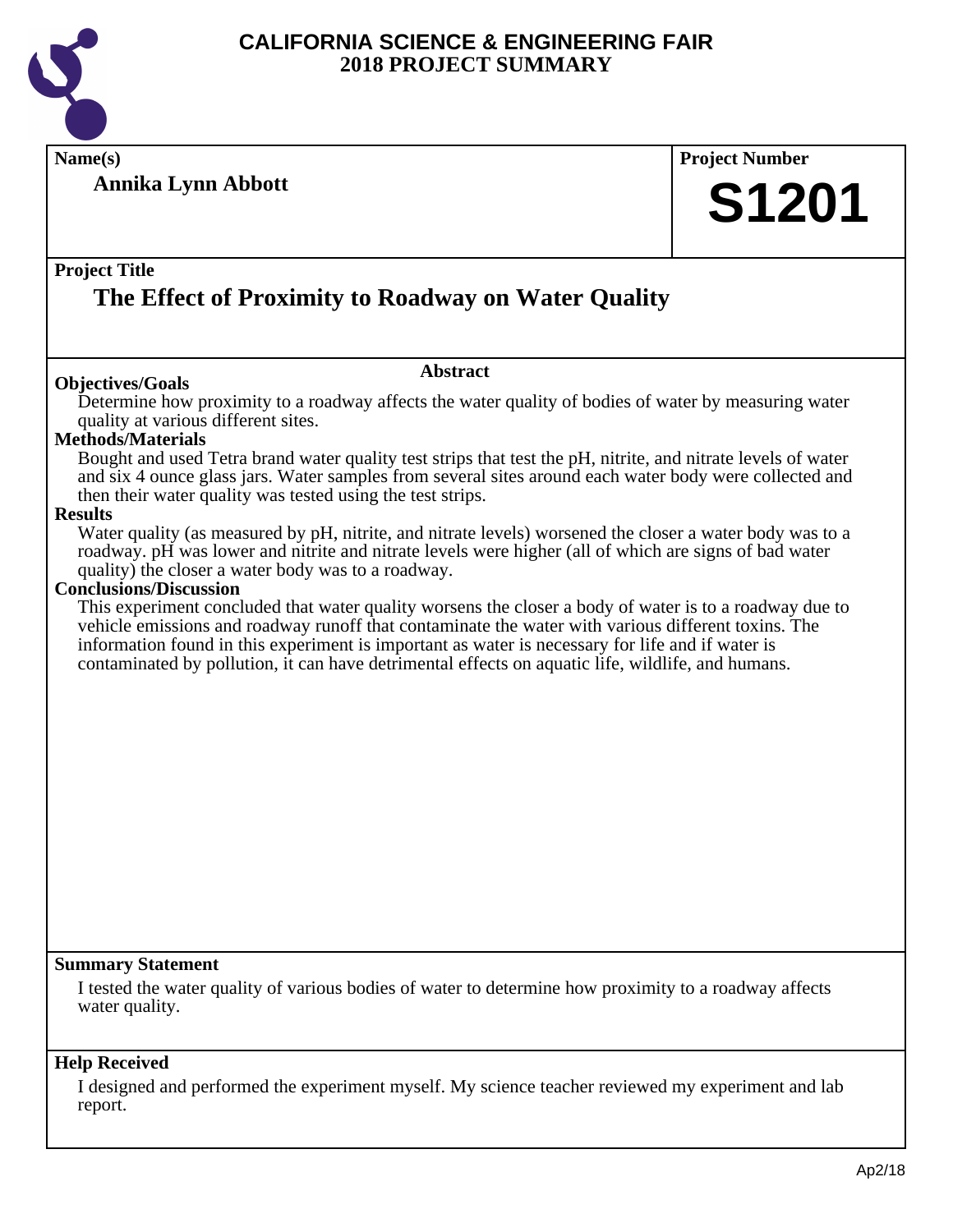

| Name(s)                                                                                                                         | <b>Project Number</b> |  |
|---------------------------------------------------------------------------------------------------------------------------------|-----------------------|--|
| <b>Avery Almendariz; Bridget Quain</b>                                                                                          |                       |  |
|                                                                                                                                 | <b>S1202</b>          |  |
|                                                                                                                                 |                       |  |
| <b>Project Title</b>                                                                                                            |                       |  |
| <b>Rock 'N Roll</b>                                                                                                             |                       |  |
|                                                                                                                                 |                       |  |
|                                                                                                                                 |                       |  |
| <b>Abstract</b>                                                                                                                 |                       |  |
| <b>Objectives/Goals</b>                                                                                                         |                       |  |
| We wanted to discover if there is a correlation between water concentration and liquefaction.<br><b>Methods/Materials</b>       |                       |  |
| We used a shake table, water, sand, bucket, and a rock. To begin our experiment, we put a specific water                        |                       |  |
| concentration with four cups of sand. We then placed a rock and measured their height. We then set it on                        |                       |  |
| the shake table at 200 rpms for one minute and recorded how far the rock sunk. We repeated this ten times                       |                       |  |
| for each water concentration.<br><b>Results</b>                                                                                 |                       |  |
| At 25% water concentration the average amount of liquefaction was 5 mm. At 50% the average was 29.35                            |                       |  |
| mm. The rock at 50% water concentration sunk 24.35 mm more on average than at 25%. This shows the                               |                       |  |
| direct correlation between an increase in water concentration and an increase in liquefaction.<br><b>Conclusions/Discussion</b> |                       |  |
| Our results supported our hypothesis. Our experiment notifies the population of one of the important                            |                       |  |
| factors in the occurrence of liquefaction. This is a serious problem in California due to its susceptibility to                 |                       |  |
| earthquakes.                                                                                                                    |                       |  |
|                                                                                                                                 |                       |  |
|                                                                                                                                 |                       |  |
|                                                                                                                                 |                       |  |
|                                                                                                                                 |                       |  |
|                                                                                                                                 |                       |  |
|                                                                                                                                 |                       |  |
|                                                                                                                                 |                       |  |
|                                                                                                                                 |                       |  |
|                                                                                                                                 |                       |  |
|                                                                                                                                 |                       |  |
|                                                                                                                                 |                       |  |
|                                                                                                                                 |                       |  |
| <b>Summary Statement</b>                                                                                                        |                       |  |
| In this experiment we discovered the relationship between water concentration and liquefaction.                                 |                       |  |
|                                                                                                                                 |                       |  |
|                                                                                                                                 |                       |  |
| <b>Help Received</b>                                                                                                            |                       |  |
| None. We designed and carried out the procedure by ourselves.                                                                   |                       |  |
|                                                                                                                                 |                       |  |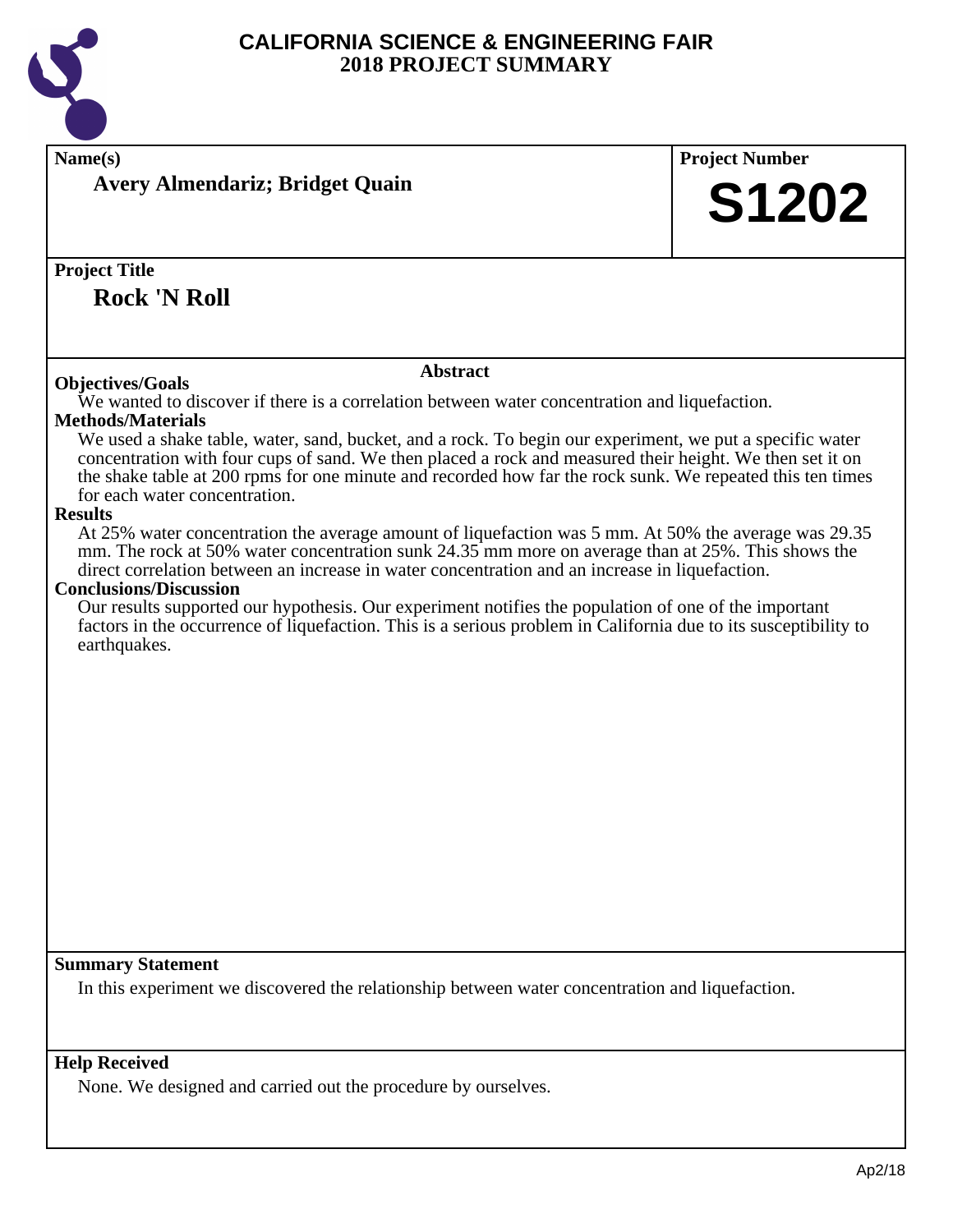

| Name(s)                                                                                                                                                                                                         | <b>Project Number</b> |  |
|-----------------------------------------------------------------------------------------------------------------------------------------------------------------------------------------------------------------|-----------------------|--|
| <b>Sebastian Antony; Gerson Cruz</b>                                                                                                                                                                            |                       |  |
|                                                                                                                                                                                                                 | <b>S1203</b>          |  |
|                                                                                                                                                                                                                 |                       |  |
| <b>Project Title</b>                                                                                                                                                                                            |                       |  |
| The Effects of Grazing Species on Native Plants                                                                                                                                                                 |                       |  |
|                                                                                                                                                                                                                 |                       |  |
|                                                                                                                                                                                                                 |                       |  |
| <b>Abstract</b>                                                                                                                                                                                                 |                       |  |
| <b>Objectives/Goals</b>                                                                                                                                                                                         |                       |  |
| The purpose of our experiment is to find a link between animals grazing on a plot of land and the<br>biodiversity of native plants on that plot. Non-native/invasive plant species are endangering native plant |                       |  |
| species in the Wind Wolves area. If we can reduce the amount of invasive plants by having animals graze                                                                                                         |                       |  |
| on that area then we can fix the environment at wind wolves.                                                                                                                                                    |                       |  |
| <b>Methods/Materials</b><br>We measured out a five meter radius circle with a tape measure. Then we identified and tallied each                                                                                 |                       |  |
| species. Repeats were included. Then we measured biodiversity with the Simpson's index.                                                                                                                         |                       |  |
| <b>Results</b>                                                                                                                                                                                                  |                       |  |
| Our results indicated that grazing species have a positive effect on native plant species. But the grazing<br>species has had a negative effect on the total biodiversity as a whole.                           |                       |  |
| <b>Conclusions/Discussion</b>                                                                                                                                                                                   |                       |  |
| The importance is that this would allow for a return of native plant species and positively affect other                                                                                                        |                       |  |
| endangered species of the environment. This would also help get rid of invasive plants which burn easily                                                                                                        |                       |  |
| and are one of the main causes of wildfires.                                                                                                                                                                    |                       |  |
|                                                                                                                                                                                                                 |                       |  |
|                                                                                                                                                                                                                 |                       |  |
|                                                                                                                                                                                                                 |                       |  |
|                                                                                                                                                                                                                 |                       |  |
|                                                                                                                                                                                                                 |                       |  |
|                                                                                                                                                                                                                 |                       |  |
|                                                                                                                                                                                                                 |                       |  |
|                                                                                                                                                                                                                 |                       |  |
|                                                                                                                                                                                                                 |                       |  |
|                                                                                                                                                                                                                 |                       |  |
|                                                                                                                                                                                                                 |                       |  |
|                                                                                                                                                                                                                 |                       |  |
| <b>Summary Statement</b>                                                                                                                                                                                        |                       |  |
| We measure the effect that grazing has had on plant biodiversity and see how that has affected native and                                                                                                       |                       |  |
| invasive plant species.                                                                                                                                                                                         |                       |  |
|                                                                                                                                                                                                                 |                       |  |
| <b>Help Received</b>                                                                                                                                                                                            |                       |  |
| We received help from a plant biologist at Windwolves Preserve named Brooke Wainwright.                                                                                                                         |                       |  |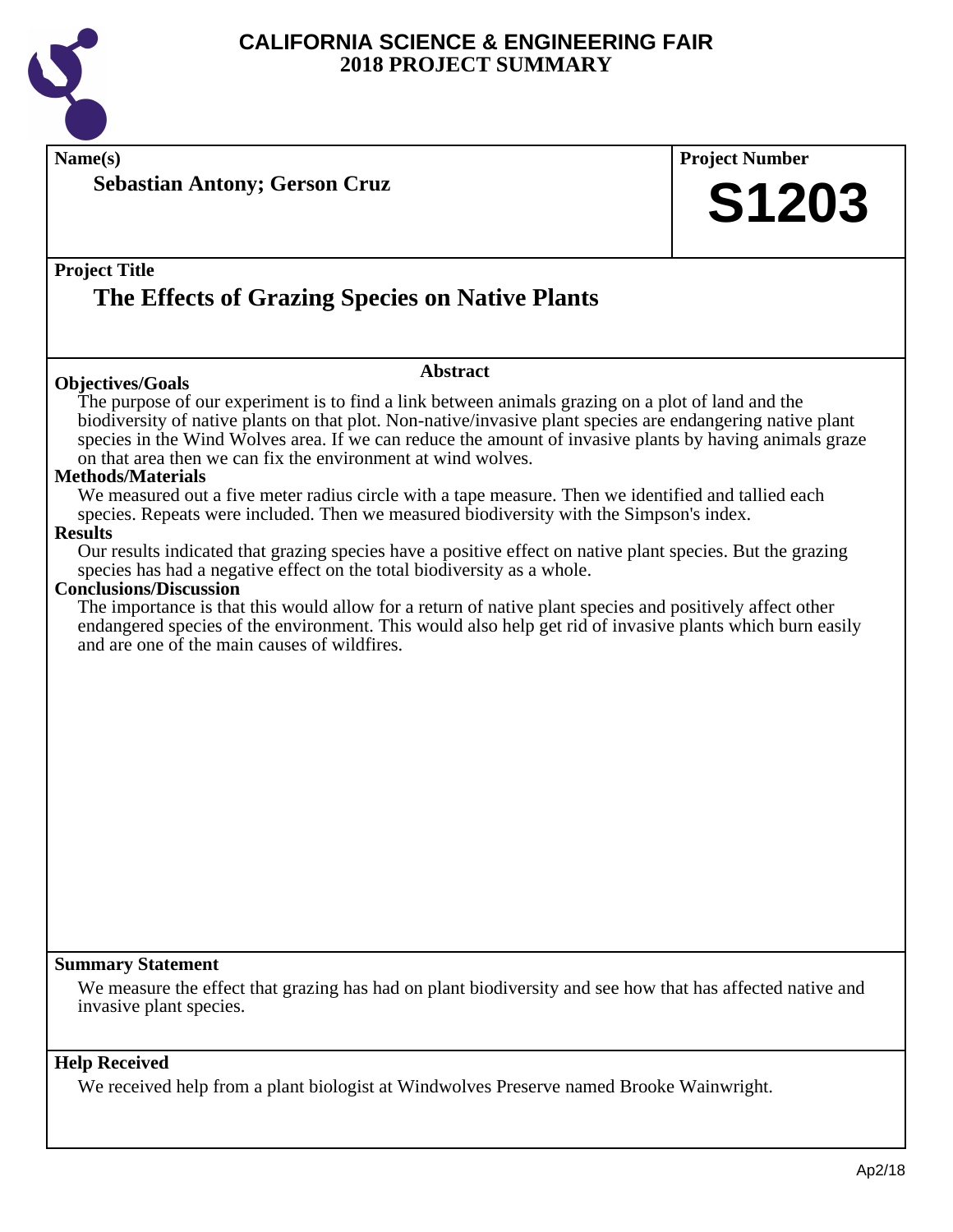

**Amaya M. Bechler**

**Name(s) Project Number**

## **S1204**

#### **Project Title**

### **How Does Tidal Wetland Restoration in the Humboldt Bay Area Affect Bird Diversity and Occurrence?**

#### **Objectives/Goals**

**Abstract**

Northern California's Humboldt Bay tidal marshlands represent a sensitive environment damaged by extensive urbanization, diking, and other human practices. The objective of this project was to analyze how different approaches to restoration of tidal sloughs around the bay affected the occurrence birds which utilize that habitat.

#### **Methods/Materials**

Five different locations around the bay which represented varying levels of restoration were chosen and surveyed with an observation-based protocol, which involved travelling a distance of 0.5 kilometers while recording all species observed. Behaviors and locations were noted when applicable to increase accuracy of data.

#### **Results**

Results were complex but overall the most varied wetland habitat containing both mudflats and tidal sloughs attracted the most diversity in birds. Drier land created by diking attracted many insectivorous species but did not provide suitable habitat for wetland species. Where previous salt marsh environment had undergone construction and urbanization, very few native species were present, and were replaced by invasive Eurasian species.

#### **Conclusions/Discussion**

These results indicate what types of restoration may be most effective at restoring suitable habitat for bird species in the Humboldt Bay region. Reintroduction of tidal sloughs as well as salt marsh to previously drained land provides for the most diversity in native bird species. Damage to wetland environments in the forms of cattle-grazing and urbanization lowers diversity and negatively impact marshland bird species. This study could provide insight into how restoration of coastal Californian wetland can be targeted to benefit endangered avian species.

#### **Summary Statement**

This project studied what occurrence of bird species can indicate about damage and restoration of tidal wetlands.

#### **Help Received**

I received help from a member of the U.S. Fish and Wildlife when drawing conclusions about which species to prioritize, and was advised throughout the process by my natural history teacher. Otherwise I conducted this project independently.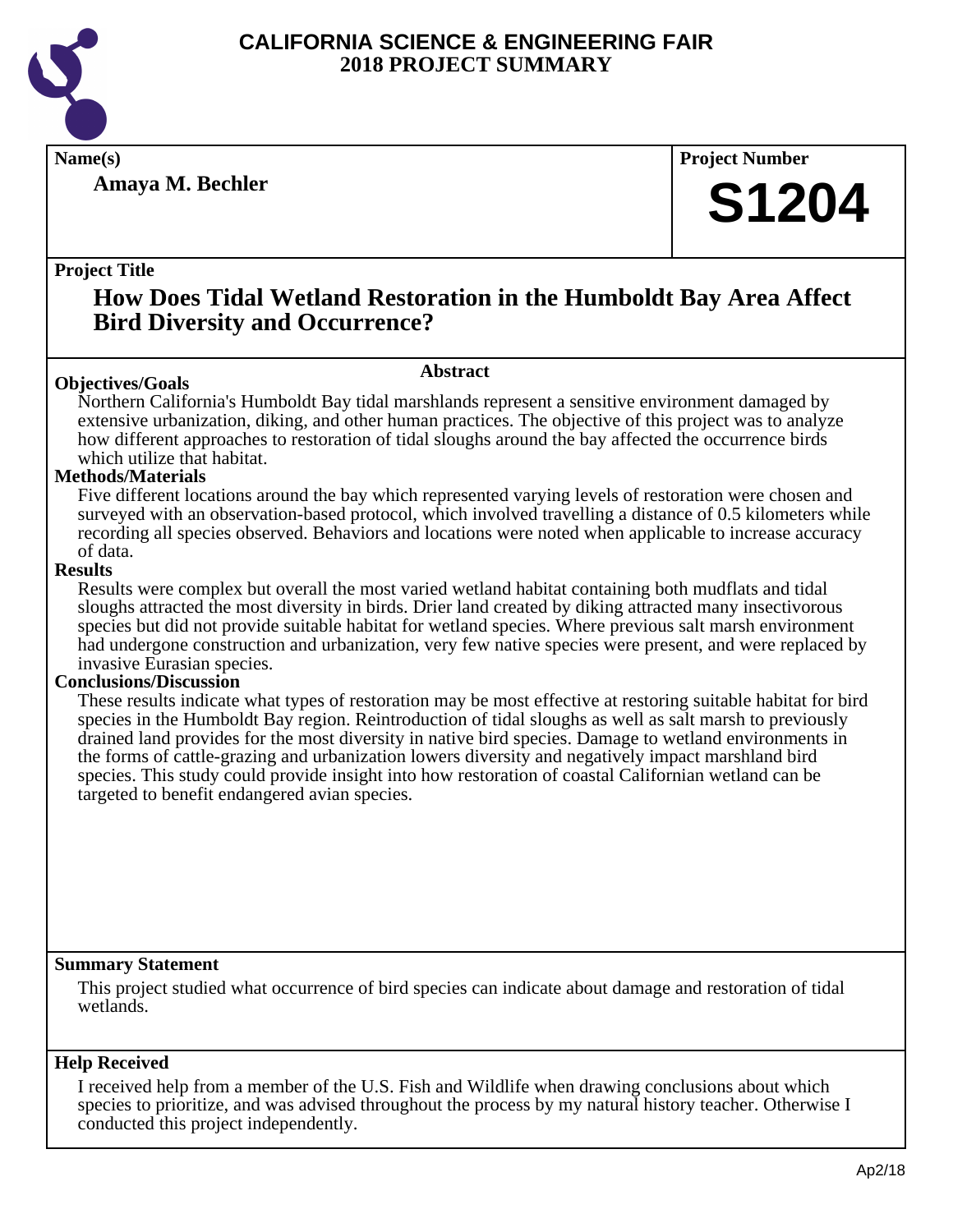

| Name(s)                                                                                                                                                                                                                     | <b>Project Number</b>                                                                                    |
|-----------------------------------------------------------------------------------------------------------------------------------------------------------------------------------------------------------------------------|----------------------------------------------------------------------------------------------------------|
| <b>Scott Cao</b>                                                                                                                                                                                                            |                                                                                                          |
|                                                                                                                                                                                                                             | <b>S1205</b>                                                                                             |
|                                                                                                                                                                                                                             |                                                                                                          |
| <b>Project Title</b>                                                                                                                                                                                                        |                                                                                                          |
| <b>Volatile Climate of the Miocene: A Glimpse into Our Future?</b>                                                                                                                                                          |                                                                                                          |
|                                                                                                                                                                                                                             |                                                                                                          |
|                                                                                                                                                                                                                             |                                                                                                          |
| <b>Abstract</b><br><b>Objectives/Goals</b>                                                                                                                                                                                  |                                                                                                          |
| Determination of how CO2 levels (the greenhouse effect) and organic carbon burial (the Monterey                                                                                                                             |                                                                                                          |
| hypothesis) affected the climate of the Miocene                                                                                                                                                                             |                                                                                                          |
| <b>Methods/Materials</b>                                                                                                                                                                                                    |                                                                                                          |
| Sediments from the Miocene (23-5 Ma) were studied ODP site 1490 and ODP site 1482. 5 samples of<br>Trilobatus Trilobus between the size fraction 212-250 micrometers were picked from the sediment from                     |                                                                                                          |
| each section of the core, cleaned, and analyzed through a mass spectrometer for Delta C-13. 400                                                                                                                             |                                                                                                          |
|                                                                                                                                                                                                                             | micrograms of T. Trilobus were also picked from the sediment from each section of the core, cleaned, and |
| analyzed through another mass spectrometer for magnesium and calcium                                                                                                                                                        |                                                                                                          |
| <b>Results</b>                                                                                                                                                                                                              |                                                                                                          |
| Temperatures of the Miocene were highest $\sim$ 17-15 Ma, a time period called the Mid-Miocene climatic                                                                                                                     |                                                                                                          |
| optimum, and then decreased into the late Miocene before stabilizing during the late Miocene. This data                                                                                                                     |                                                                                                          |
| was compared to global CO2 records obtained from previous experiments. Delta C-13 values increased<br>$\sim$ 18 Ma, and this data was compared to the change in temperatures during the Mid-Miocene.                        |                                                                                                          |
| <b>Conclusions/Discussion</b>                                                                                                                                                                                               |                                                                                                          |
| Global CO2 levels were highest during the Mid-Miocene climatic optimum, and then decreased when                                                                                                                             |                                                                                                          |
| temperatures decreased heading into the late Miocene, supporting the greenhouse effect. However, CO2                                                                                                                        |                                                                                                          |
| levels decreased during the late Miocene, but temperatures stayed relatively constant at both sites,                                                                                                                        |                                                                                                          |
|                                                                                                                                                                                                                             | showing a deviation from the greenhouse effect. The Monterey Hypothesis states that the high delta C-13  |
| caused the decrease in temperatures during the Mid-late Miocene, but Delta C-13 values increased $\sim$ 18<br>Ma and temperatures did not start decreasing until $\sim$ 15 Ma, indicating a lag time, which contradicts the |                                                                                                          |
| Monterey Hypothesis                                                                                                                                                                                                         |                                                                                                          |
|                                                                                                                                                                                                                             |                                                                                                          |
|                                                                                                                                                                                                                             |                                                                                                          |
|                                                                                                                                                                                                                             |                                                                                                          |
|                                                                                                                                                                                                                             |                                                                                                          |
|                                                                                                                                                                                                                             |                                                                                                          |
|                                                                                                                                                                                                                             |                                                                                                          |
|                                                                                                                                                                                                                             |                                                                                                          |
|                                                                                                                                                                                                                             |                                                                                                          |
| <b>Summary Statement</b>                                                                                                                                                                                                    |                                                                                                          |
| I reconstructed the climate of the Miocene to determine how and why it changed                                                                                                                                              |                                                                                                          |
|                                                                                                                                                                                                                             |                                                                                                          |
| <b>Help Received</b>                                                                                                                                                                                                        |                                                                                                          |
| I crushed, sieved, and picked all samples using the lab equipment from University of California Santa                                                                                                                       |                                                                                                          |
| Cruz. My mentor Dr. Tali Babila cleaned the samples and ran the mass spectrometer                                                                                                                                           |                                                                                                          |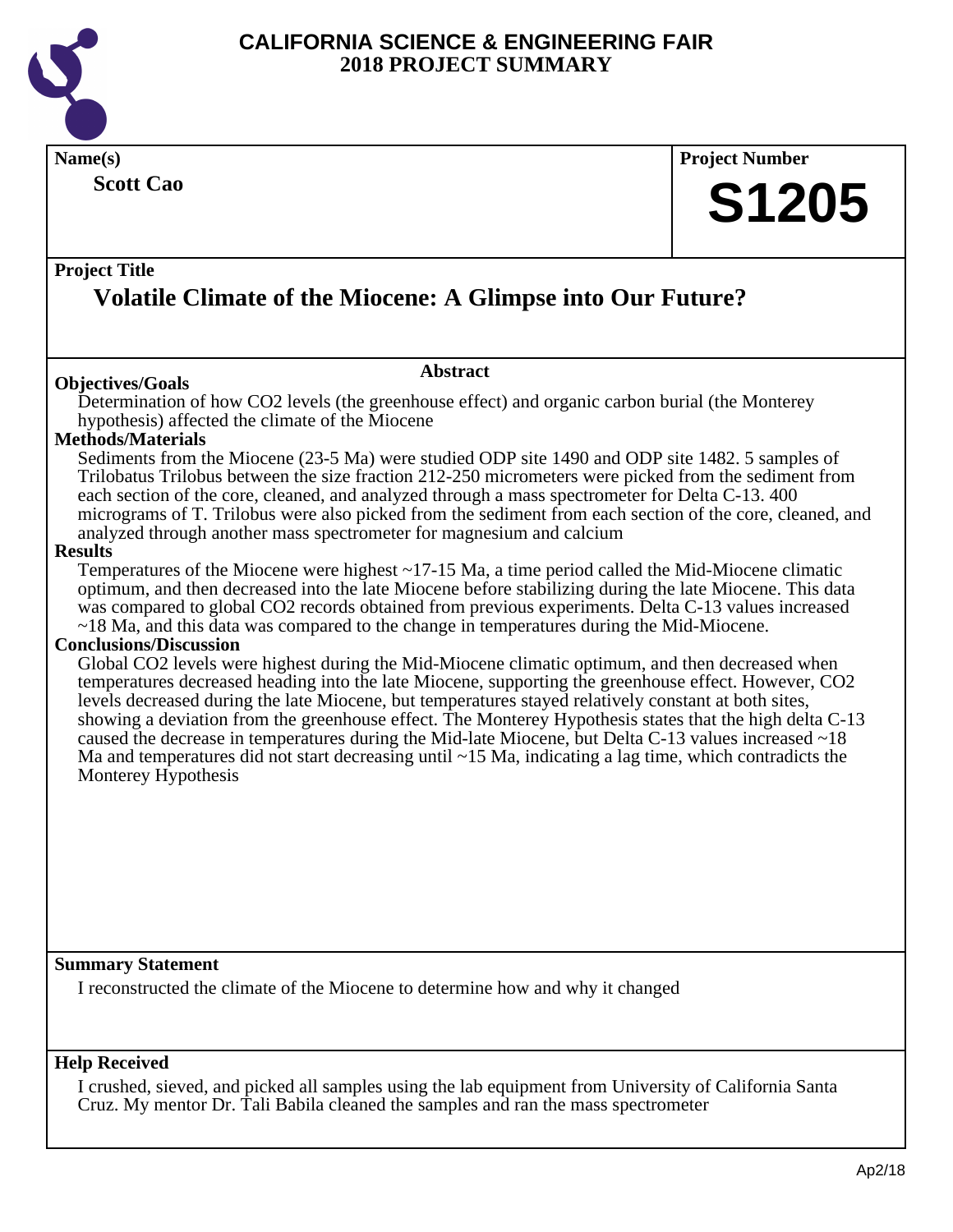

## **Ji Won Chae**

### **Name(s) Project Number**

## **S1206**

#### **Project Title**

## **The Effects of Ocean Currents on the Distribution of Particle Matter**

#### **Objectives/Goals**

## **Abstract**

This science fair project studies the movement of particles in relation to ocean current patterns. The purpose of this project was to determine whether the materials and compounds used in the process of offshore drilling reach shore ecosystems, through experimental small-scale applications of large-scale processes. It was hypothesized that that contaminants would likely settle near the ocean floor, and be transported by rising deep water currents towards the shore.

#### **Methods/Materials**

Sites with public access were chosen for their convenience as well as the direct impact on human life. Immediately after the sampling procedure had ended, ocean currents were recorded.

The samples were delivered to a laboratory. The samples were analyzed through ICP-MS.

In addition, arsenic, barium, bromine, cadmium, chromium, iron, strontium, and zinc were chosen for analysis. Arsenic and cadmium are heavy metals. Chromium, iron and zinc are metals that are beneficial in trace amounts. Bromine is present in brine and seawater due to its properties as an ion. Strontium is abundant in the crust and can form salts. Barium can form precipitates.

#### **Results**

The hypothesis that the highest levels of contamination would be observed in the region subjected to the greatest amount of outward directed surface ocean currents was proven as the trends in the data indicate the sample sites that experienced outward surface level ocean currents. The overall trend in the data favors the outward currents with elevated quantities of contaminants, distinctly higher than the nine other beaches.

#### **Conclusions/Discussion**

The hypothesis was supported by data collected. Beaches which had experienced outgoing surface-level ocean currents were correlated to higher levels of contaminant content within the water.

Difficulties isolating this experiment from contamination limit the bounds of the research. Despite these limits, the overall conclusion is unaffected. Iterations may incorporate sediment and sea water may be tested separately in order to refine the results of the experiment and to isolate specific characteristics of metal contamination. A greater emphasis on the effects on life may be worthwhile. By understanding how drilling by-products are spread by oceanic currents, we can predict and trace the path of contaminants in the case of potential error, minimizing damage and impacts upon the environment.

#### **Summary Statement**

My project examined the relationship between ocean currents and natural patterns with the spread of particulate matter as manifesting in possible contamination from offshore drilling platforms.

#### **Help Received**

Exova Lab provided the ICP-MS data analysis service.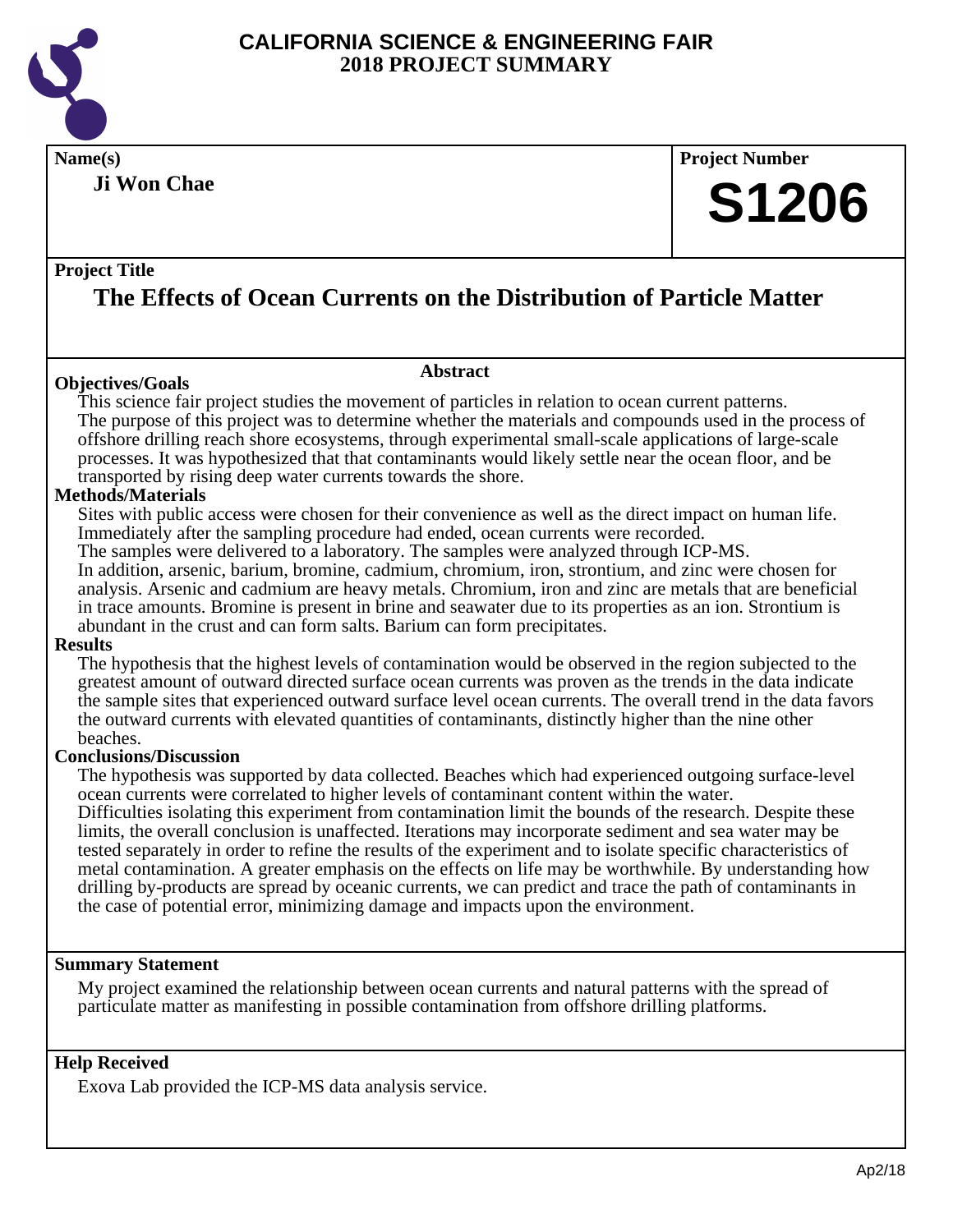

**Yoonji A. Kwon**

**Name(s) Project Number**

## **S1207**

#### **Project Title**

### **The Effects of Different Micro-Environments and Activities on Personal Exposure to Black Carbon**

#### **Objectives/Goals**

**Abstract**

To attribute trends in black carbon, or BC, concentrations in personal exposure to micro-environments of certain conditions as accurately and reliably as possible, and to better predict BC concentrations based on micro-environments. Include wind, rain, indoors vs outdoors, proximity to vehicles and traffic, riding vs waiting for vehicles, indoor ventilation, and micro-environments of restaurants and other areas of cooking.

#### **Methods/Materials**

MicroAeth AE51 for Black Carbon from AethLab and Microsoft Excel. Set up and turn on the air pollution monitor according to provided operation manual. Change white quartz fiber filters in monitor daily. Filters provided by AethLab with monitor. Carry monitor in bag during travel or activities. Log changes in micro-environments change and any abnormal conditions. At end of every sampling, download data from monitor onto a computer as a spreadsheet using software provided with the monitor.

#### **Results**

Summer peaks in BC were at Athabasca Glacier in and near a large vehicle with a diesel engine, at restaurants in Canada, OR, and WA, and during a wildfire in OR. Winter Fresno peaks were in restaurants, at a public park close to the road, in traffic at I-5 freeway inside a car, near midnight on New Year's Eve, and when cooking and riding cars to and from school. BC was exceedingly low at school. Hourly PM2.5 from RAAN for Central Fresno and Clovis was similar to hourly BC from ambient fixed site and to hourly personal exposure BC. Hourly PM2.5 and BC personal exposures all dropped sharply on a windy day and in period of intermittent rain. For all regression graphs and correlations of hourly PM2.5, BC personal exposures, and BC ambient exposures, p values were less than 0.001.

#### **Conclusions/Discussion**

Peaks suggest that proximity to the road, traffic or commute by car, cooking in restaurants and at home, wildfires, and fireworks on New Year's increase BC in personal exposure. My study provides evidence to further support previous studies of PM in that wind, rain, ventilation, and closed windows decrease personal exposure. Regression plots and calculated correlation constants and p values showed strong correlation between PM2.5, BC outside, and BC in personal exposure. Strengthened correlations and causations between micro-environments and BC make predictions of BC more reliable so that actions to reduce BC and its negative effects can be more effective.

#### **Summary Statement**

By measuring the BC personal exposure, I attributed conditions of micro-environments to BC personal exposures and ambient concentrations.

#### **Help Received**

I received help from my father, who is a professor at the University of the State of California, Fresno. He helped me condense my data when I was making my graphs, and he helped me gain access to and learn how to use the MicroAeth monitors used in my project.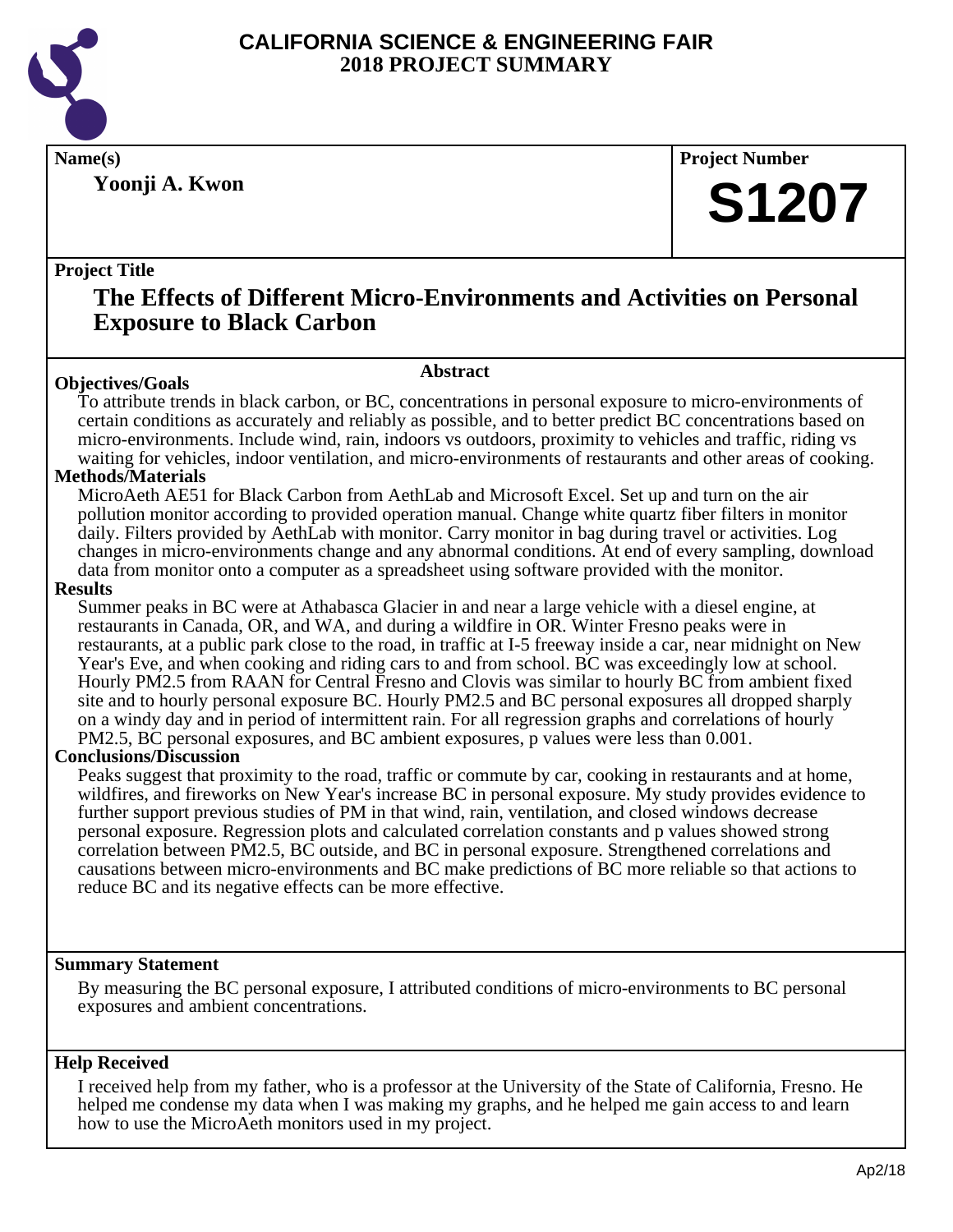

| Paloma Lobos; Sergio Serrano                                                                                                                                                                                                                     |              |
|--------------------------------------------------------------------------------------------------------------------------------------------------------------------------------------------------------------------------------------------------|--------------|
|                                                                                                                                                                                                                                                  | <b>S1208</b> |
|                                                                                                                                                                                                                                                  |              |
| <b>Project Title</b>                                                                                                                                                                                                                             |              |
| <b>Impact of Student Class Size on Indoor Air Quality</b>                                                                                                                                                                                        |              |
| <b>Abstract</b><br><b>Objectives/Goals</b>                                                                                                                                                                                                       |              |
| The objective of this experiment is to determine if there is a correlation between the levels of pollutants in<br>the air and the class size.                                                                                                    |              |
| <b>Methods/Materials</b><br>In this experiment, an air quality monitor will be placed into multiple classrooms in order to identify the<br>amount of pollutants in the air. After seven days, the data will be collected through an app.         |              |
| <b>Results</b><br>Volatile Organic Compounds are higher in tile floored classrooms, Carbon dioxide is the highest in tile<br>and portable classroom, and particulate matter is highest in carpet floored classrooms and tile floor<br>classroom. |              |
| <b>Conclusions/Discussion</b><br>The information gathered explained that the air quality in the classrooms at Ridgeview high school have<br>less pollutants when there are no students in the classroom.                                         |              |
|                                                                                                                                                                                                                                                  |              |
|                                                                                                                                                                                                                                                  |              |
|                                                                                                                                                                                                                                                  |              |
|                                                                                                                                                                                                                                                  |              |
|                                                                                                                                                                                                                                                  |              |
|                                                                                                                                                                                                                                                  |              |
|                                                                                                                                                                                                                                                  |              |
| <b>Summary Statement</b>                                                                                                                                                                                                                         |              |
| We measured We measured the levels of pollution in three different floored classroom in order to make a<br>correlation between class size and indoor pollutants.                                                                                 |              |
| <b>Help Received</b><br>Our science teacher, Mike Braiser, helped us acquire an indoor air quality monitor for out experiment.                                                                                                                   |              |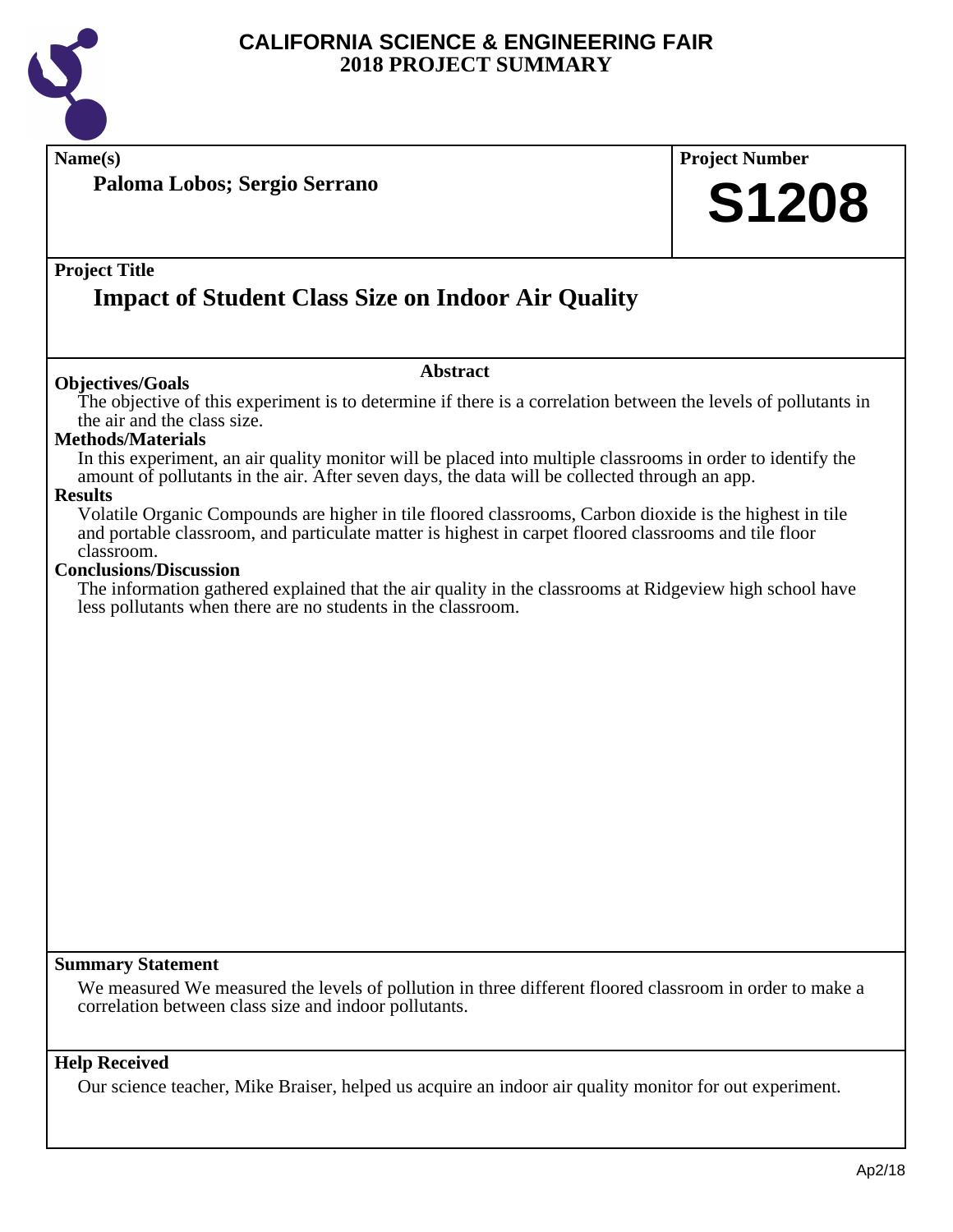

**Tai L. Michaels**

### **Name(s) Project Number**

## **S1209**

#### **Project Title**

## **Effects of Short Fire Return Intervals on Chaparral Ecosystems**

#### **Objectives/Goals**

#### **Abstract**

Fire return intervals (FRIs) are a key environmental factor in chaparral ecosystems. With increasing drought and anthropogenic fire ignition particularly in the past decades, dangers with short FRIs are increasing. I examine the impacts of short FRIs on diversity, coverage, and flammability several decades afterwards. 10 pairs of nearby quadrats with differing FRIs were selected and transects were taken recording presence of individual species in either canopy or understory. I found significant decreases in shrub canopy coverage and net canopy coverage in short FRI sites. Short FRIs also increased the spread potentials of fires while decreasing the intensities of fires. These changes suggest that short FRIs form a positive feedback loop increasing flammability which then increases the probability of further short FRIs. The decreased intensity may cause greater invasive species dominance and could further increase fire risk. These findings suggest that fire management should place a greater premium on controlling fires in areas with recent burns or previous short FRIs in order to reduce future fire risk and further ecological degradation. Implementation of these practices could help reduce risk to property and lives from fires and the landslides, floods, and air pollution that follow.

#### **Methods/Materials**

Used fire maps to identify nearby pairs of sites with differing intervals between fires. Sampled sites recording canopy and understory species presence at points along transects. Calculated cover by growth form, diversity, and flammability (FFT model from USFS).

#### **Results**

Diversity and canopy cover (particularly shrubs) decreased with short FRI sites. Fire spread potentials rose while flame available fuel decreased in short FRI sites. Changes in cover for other growth forms and understory plats were not significant.

#### **Conclusions/Discussion**

This study implies that the decreased canopy cover caused by short FRIs increases the flammability of an ecosystem. The decreased available fuel suggests lower intensity fires which may benefit invasive species. These results support the hypothesis that short FRIs increase risk of further fires in a positive feedback loop.

#### **Summary Statement**

In studying the effects of short intervals between fires (FRIs) in chaparral ecosystems, I find that they damage the canopy, reduce fire intensity, and lead to greater flammability increasing the likelihood of more short FRIs in the future.

#### **Help Received**

I received advice from Dr. Valliere on narrowing in on a research question.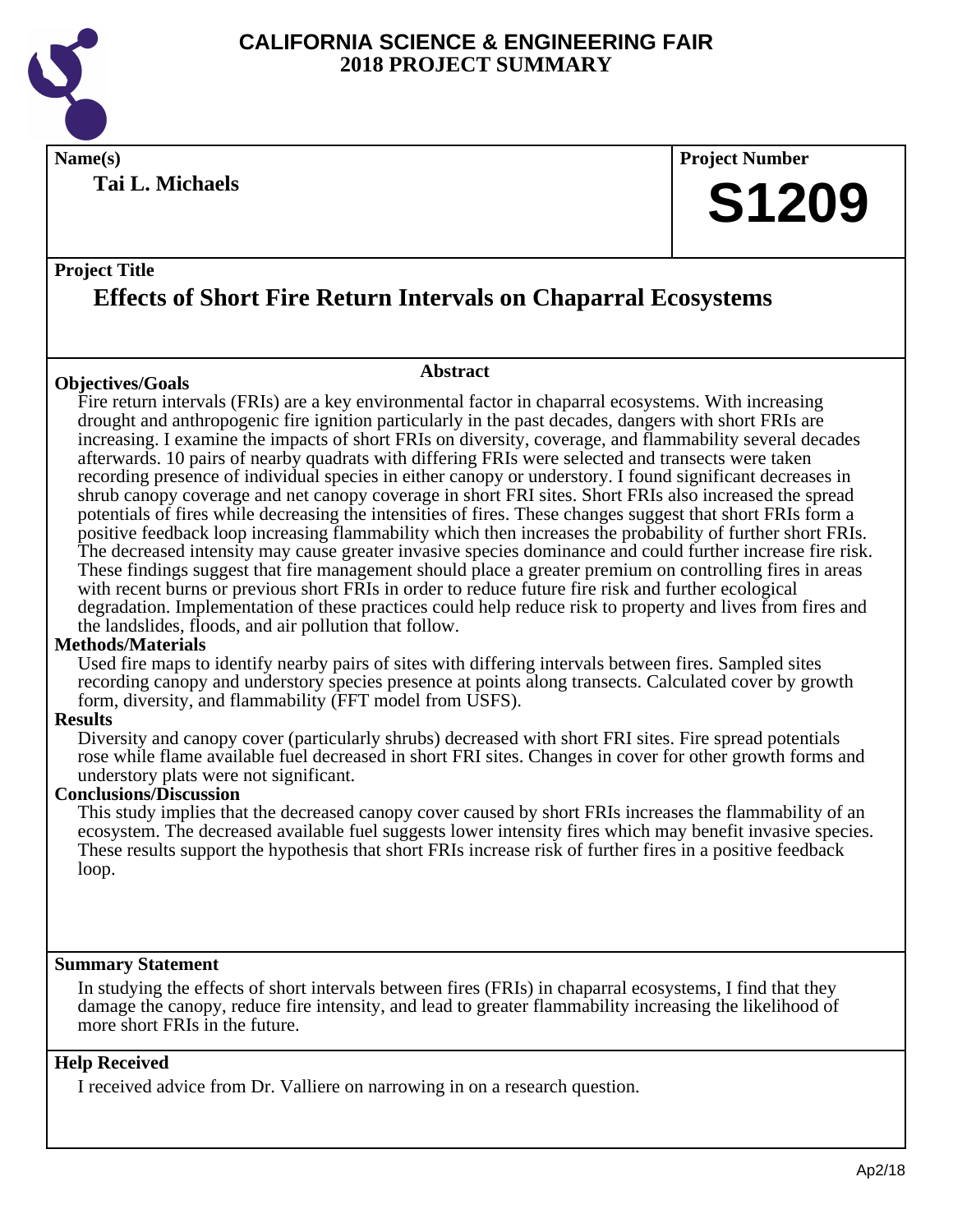

#### **Name(s) Project Number**

**Austin L. Nash**

# **S1210**

#### **Project Title**

## **Mammalian Behavioral Ecology in Southern California Habitat Fragments**

#### **Abstract**

**Objectives/Goals** This study examined the impact of human and domestic dog presence on the species richness and movement of mammals in habitat fragments within a suburban matrix and possible human-wildlife conflict that could occur.

#### **Methods/Materials**

Eight game cameras were installed in two habitat fragments in the Palos Verdes Peninsula, one canyon with human and domestic dog presence and one control canyon without. Cameras were placed at natural constrictions along the two main travel corridors in the canyons, trails and creek beds. The camera installations were then monitored for 200 days from 5-3-17 to 11-18-17. Species richness for each canyon, movement location and time patterns, and the percentage of overall captures each species represented were analyzed.

#### **Results**

The control canyon had a higher species richness (9 vs. 6) and accounted for 93% of wildlife captures. Nocturnal activity was preferred for both canyons, but Procyon lotor and Canis latrans, in the control canyon showed a greater variability in time of activity than their conspecifics in the canyon with human presence. C. latrans captures showed no difference in frequency between canyons, while the other 8 mammal species captured on video showed a strong preference for the control canyon. Mesopredators P. lotor and F. catus accounted for 68% of wildlife captures while C. latrans and V. vulpes accounted for only 1.8% of said captures. 82% of wildlife captures and 0.59% of domestic captures occurred at night.

#### **Conclusions/Discussion**

Therefore, human-wildlife conflict will likely be minimal in these fragments and human presence reduces mammal species diversity and movement in habitat fragments.

#### **Summary Statement**

This project showed that human presence in habitat fragments reduced species richness and that human-wildlife conflict is of a low probability and a significant mesopredator release has occurred in the fragments studied.

#### **Help Received**

I conducted the entire project by myself. I rented game cameras from California State University Long Beach and purchased all other equipment myself.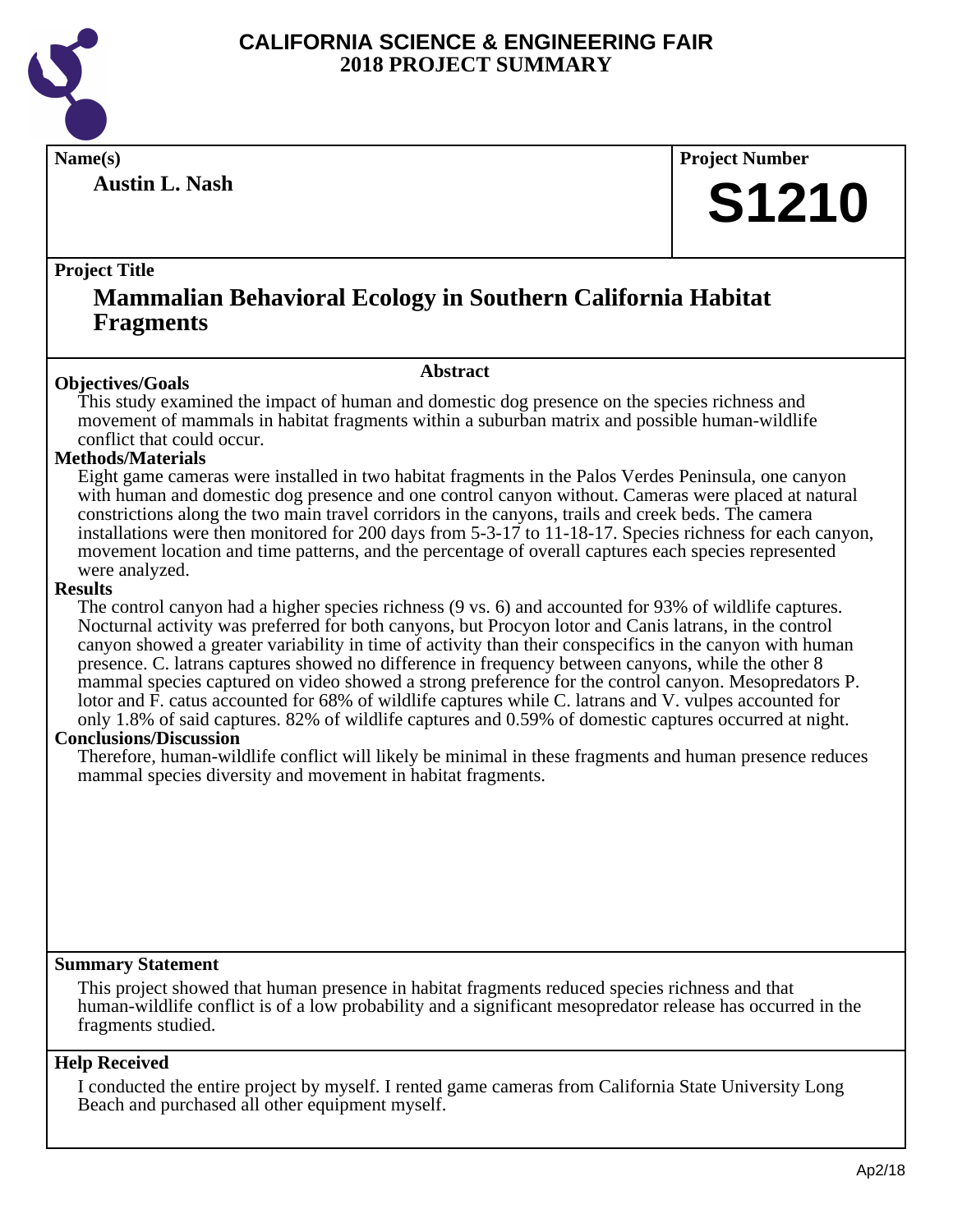

**Nina A. Patel**

### **Name(s) Project Number**

## **S1211**

#### **Project Title**

### **Parasite Contamination of Soil from Community Gardens and Playgrounds Associated with Free-roaming Cats**

#### **Objectives/Goals**

The purpose of our research was to evaluate the public health threat of seven free-roaming cat colonies located in the greater San Francisco Bay Area. This goal was achieved by measuring the abundance of free-roaming cats near playgrounds and community gardens within the area and assessing whether or not the soil is contaminated with T. gondii using lab techniques.

**Abstract**

#### **Methods/Materials**

We collected soil samples from each site and used a sugar flotation technique to recover any potential oocysts present and the samples were posteriorly processed for DNA extraction. We also collected data on colony size, number of feeding stations, and number of latrines to examine if these factors could be associated with presence and distribution of T. gondii. Samples were analyzed using Polymerase Chain Reaction (PCR) and Gel Electrophoresis to determine presence of T. gondii.

There were various materials necessary including numerous reagents and buffers for the lab procedures. A large and small centrifuge was also necessary. All of the necessary solutions to conduct the research were acquired through a mentor at UCSC Santa Cruz.

#### **Results**

Our testing revealed no positive samples of T. gondii. Because our results were inconclusive and we did not find any T. gondii, we can not make any connections to prevalence factors and our hypothesis can not be confirmed or rejected.

#### **Conclusions/Discussion**

Our testing revealed no positive samples of T. gondii. Because our results were inconclusive and we did not find any T. gondii, we can not make any connections to prevalence factors. These results, however, show that there is a low risk factor for becoming infected near the sites we collected samples from. Because this parasite can cause deformities in babies if the mothers become infected with the parasite during pregnancy, this shows that the community gardens and parks involved in this study are relatively safe for pregnant women and children.

#### **Summary Statement**

I evaluated the public health threat of free-roaming cats in regard to the parasite Toxoplasma Gondii and found that the areas of study were relatively safe of the parasite.

#### **Help Received**

All of the research was performed at UCSC under the guidence of Luz de Wit who helped advise throughout the process.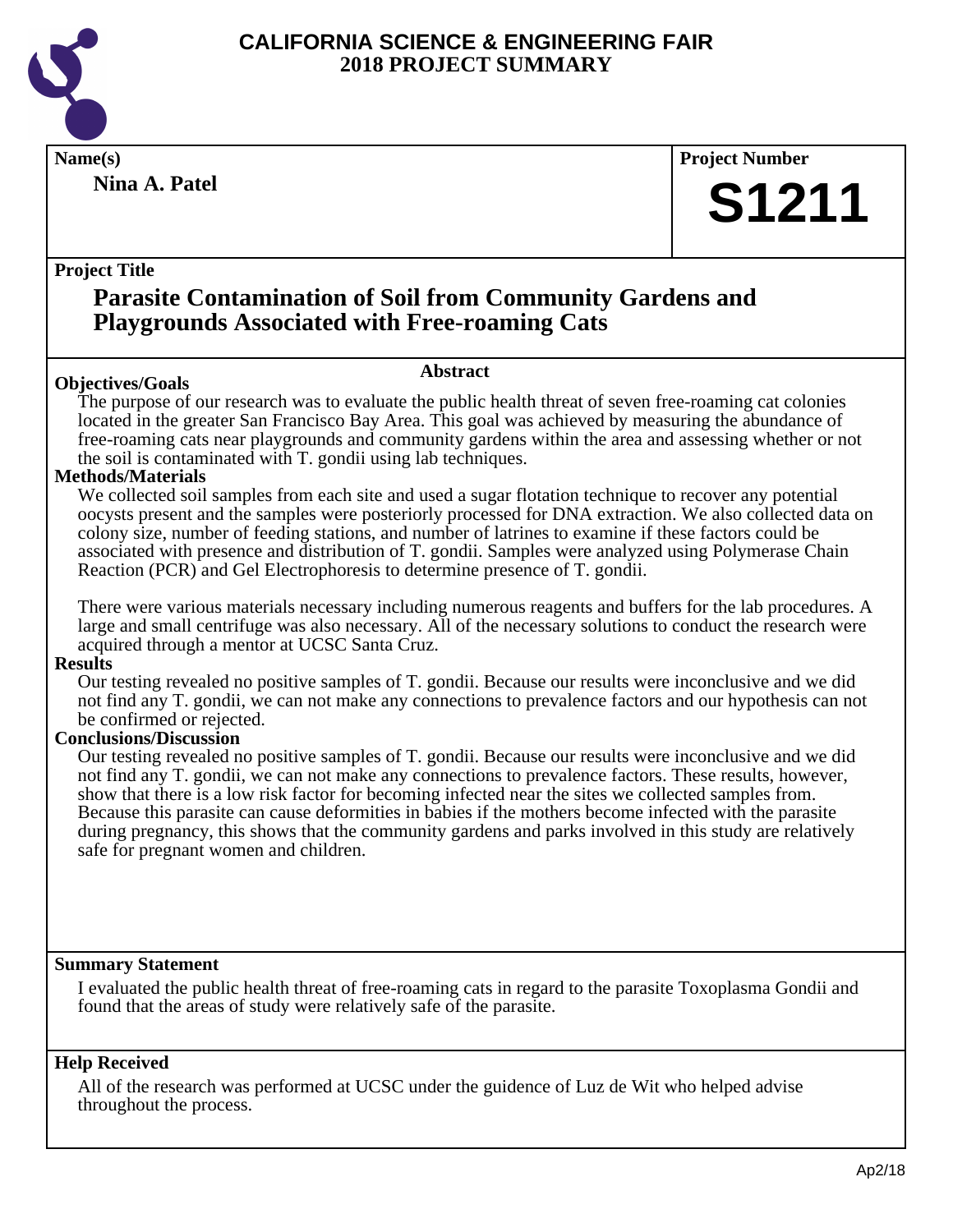

**Visala R. Tallavarjula**

**Name(s) Project Number**

## **S1212**

#### **Project Title**

## **Irrigation Water Usage Efficiency Improvement by Modification of Root Zone Soil Properties Using Carbon Sequestration**

#### **Abstract**

**Objectives/Goals** Irrigation consumes more than 80% of the world's fresh water. The exploding global population and increasing food demands lead to water shortage. Improving the efficiency of irrigation will help to mitigate water stress. The purpose of this project is to study the effects of root zone soil modifications on soil water retention using a percolation control layer amended with charcoal.

#### **Methods/Materials**

The design of experiments' study was conducted by varying Percolation Control Layer (PCL) thickness, percentage of charcoal amendment, and the grain size of charcoal added. Statistical analysis predicted that the water retention increases with increasing PCL thickness, increasing charcoal amendment percentage, and decreasing charcoal grain size. One reference bed with surface irrigation is compared to a) insert and top soil bed and b) insert, top soil bed and PCL layer at the root zone (with both coarse and fine grain charcoal amendment). Beds are watered as determined by container samples' weight loss and evapotranspiration calculation based on daily weather parameter data. Radish weights were compared from four beds. Scanning Electron Microscope images of coarse and fine grain charcoal samples were taken at 1000x magnification.

#### **Results**

With 33% charcoal amendment, 4 cm PCL thickness, and two charcoal grain sizes, field tests were conducted with radish and green pea plants. The PCL with charcoal amendment showed 49% lower water consumption while also producing 50% higher radish yield. The yield improvements were statistically significant as shown by t-ratio of 2.26. SEM analysis showed coarse grain charcoal had higher surface roughness.

#### **Conclusions/Discussion**

Charcoal amendment increased water retention at the root zone maximizing water usage by the plant transpiration. Optimized beds used less water while producing higher yield (radish weights and leaf size). Coarse grain charcoal's rough surface can lead to effective adsorption of nutrients, enhanced microbial activity and consequently better root health and plant growth. In addition, charcoal amendment results in carbon sequestration, which reduces greenhouse gas emission and ultimately can reverse climate change.

#### **Summary Statement**

Using carbon sequestration (charcoal amendment) soil properties are modified to reduce irrigation water usage by 49%, while improving plant yield by 50%.

#### **Help Received**

Dr. Fred Barez helped me with data analysis methods. Mr. David Tuttle gave suggestions on bed preparation at the farm. Mr. Greg Rudd showed me how to prepare samples and take images using SEM.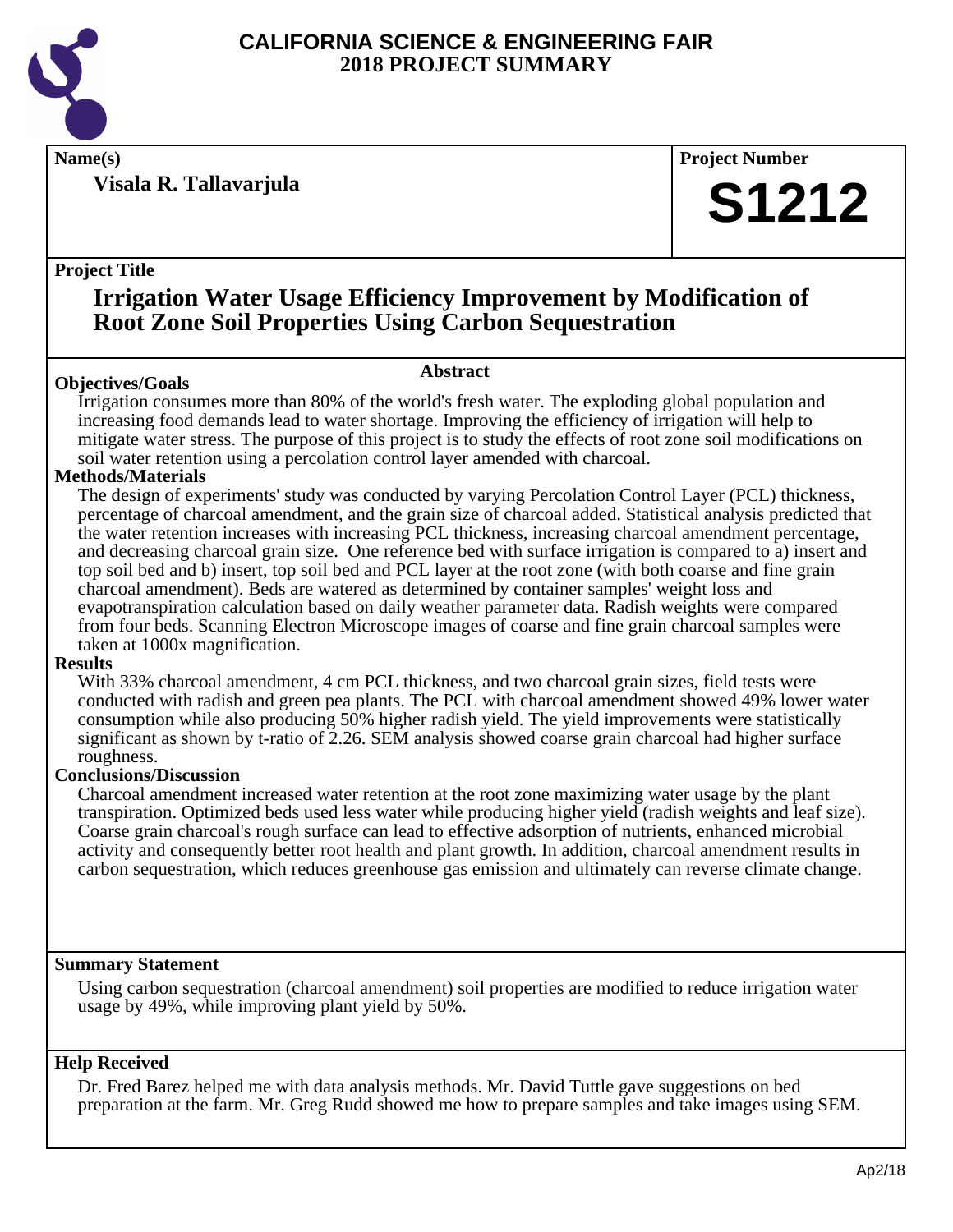

**Perrin J.G. Turney**

**Name(s) Project Number**

## **S1213**

#### **Project Title**

### **Effects of Acidification on Freshwater Microorganisms: A 4 Year Study of Components of Climate Change on Microorganisms**

#### **Abstract**

This 4-year project determined the effects of climate change components on freshwater microorganisms at the Arcata Marsh:

2015: Salinity Tolerance, 2016: Increased agricultural/industrial pollutants, 2017: Temperature increase, 2018: Acidification.

#### **Methods/Materials**

**Objectives/Goals**

Yeast, juice, carbon dioxide system, Arcata Marsh water, pH meter, microscope.

Bubble carbon dioxide into tanks of Arcata Marsh water to establish 5.0 pH, 5.5 pH, and 6.0 pH. Observe and count Daphnia, Cyclops, amphipods, Coleps, Euglena, diatoms, Chlamydomonas, rotifers, and Hypotrichida daily for a month to identify mortality rates compared to the control: an unaltered tank of marsh water.

#### **Results**

In 5.0 pH, diatoms, Euglena, and Chlamydomonas increased exponentially. The 5.0 pH tanks became cloudy (bacteria) and mortality rates for non-algal microorganisms rose rapidly. In 5.5 pH, algal organisms increased in populations up to ten-fold. All other unicellular microorganisms significantly dropped in numbers over the span of a month. Amphipods remained relatively stable. In 6.0 pH, by the end of the month, all organisms, other than Daphnia and Cyclops (which decreased by 80%), increased similar to the control.

#### **Conclusions/Discussion**

As pH decreases, mortality rates for unicellular, non-algal organisms increases. Algal organisms mimic an algal bloom with the increased available carbon dioxide in the environment. The increase in algae increases the oxygen, thereby increasing the bacteria in the water which affects the equilibrium of the microorganisms in the system. Amphipods proved to be tolerant of acidification, although analysis of the structure of the exoskeletons would be an important study to determine if the lack of necessary minerals because of the increased carbonic acid led to weaker exoskeleton structure. In previous years, the microorganism mortality rates rose exponentially with chlorine pollutants, high concentrations of fertilizer, and salinity. Low concentrations of fertilizer pollutants had positive effects and higher temperatures increased Hypotrichida but proved detrimental to all other microorganisms in the study over a month. As the current trend of planetary warming continues and human populations increase, these freshwater ecosystems face real threats to their sustainability. Many components of this trend prove detrimental, and all of them, at the very least, change the dynamics of the organism populations.

#### **Summary Statement**

This project determined that freshwater microorganisms have varying sensitivities to the components of the current planetary warming trend including salinity, pollutants, increased temperatures, and acidification.

#### **Help Received**

A graduate student, Corianna Flannery, supplied advice about utilizing yeast and juice as a carbon dioxide source.